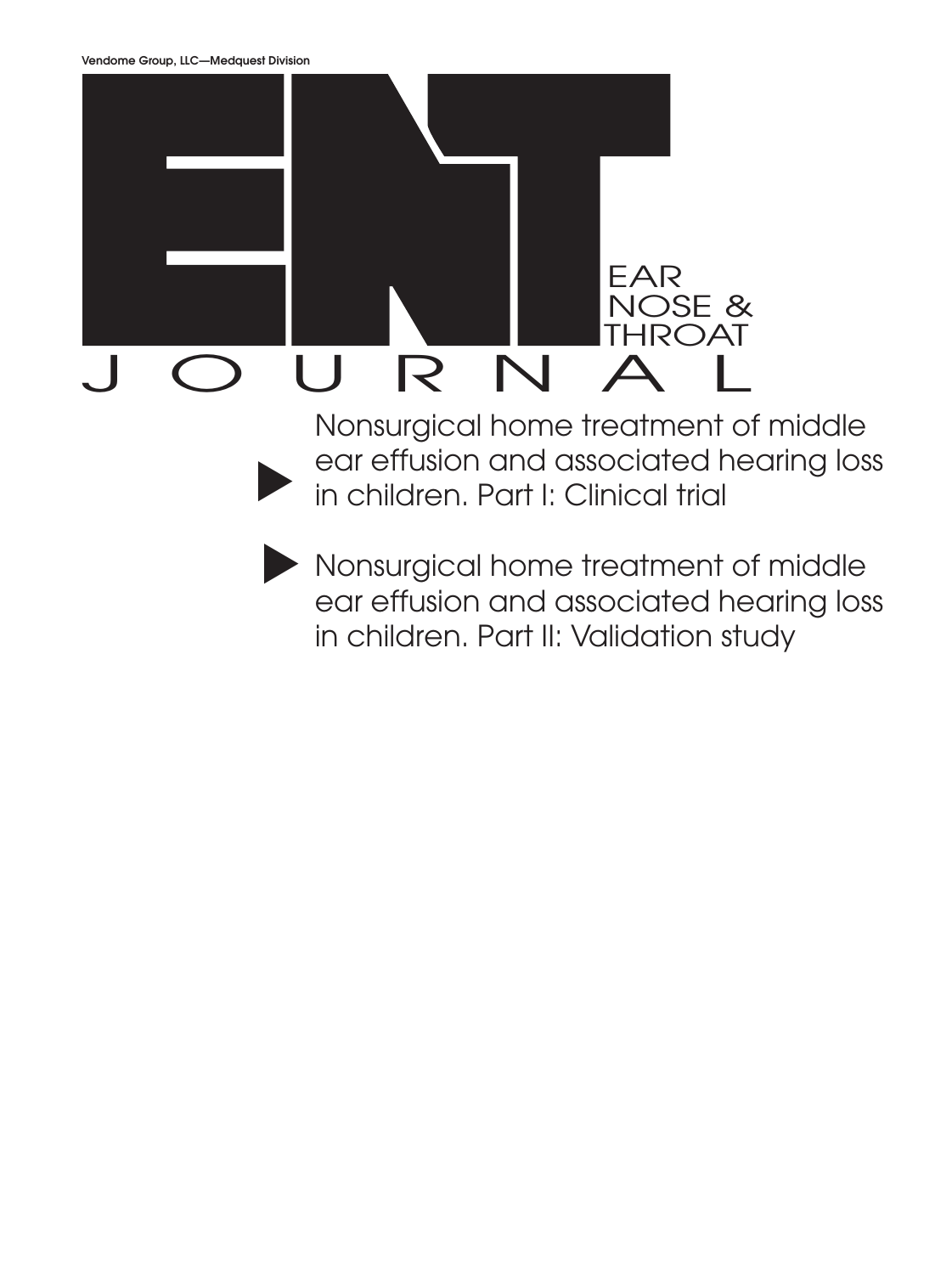# **Nonsurgical home treatment of middle ear effusion and associated hearing loss in children. Part I: Clinical trial**

Daniel S. Arick, MD, FACS; Shlomo Silman, PhD

#### **Abstract**

*We conducted a randomized, controlled clinical trial to investigate the efficacy of treatment of persistent middle ear effusion (MEE) and associated hearing loss with a modified Politzer device used in the home setting over a* 7-week period. Efficacy was determined by comparing pre*and posttherapy air-conduction thresholds, tympanometric peak pressures, and otoscopic findings. The study group was made up of 94 children (174 ears), aged 4 to 11 years, who had at least a 2-month history of MEE and associated hearing loss. At study's end, patients in the treatment group experienced statistically significant improvements in all measured outcomes; no significant improvements were seen in the control group in all measured outcomes. At study's end, the hearing sensitivity of 73.9% of the treated ears was within normal limits, compared with only 26.7% of the control ears. These fi ndings demonstrate that home treatment of children with persistent MEE and associated hearing loss with the modified Politzer device is highly*  $efficacious.$ 

#### **Introduction**

Methods of managing middle ear effusion (MEE) have included (1) periodic observation during efforts to reduce environmental risk factors, (2) decongestants, (3) anti-

- Dr. Arick is on the attending staff of the Department of Otolaryngology-Head and Neck Surgery, New York Eye & Ear Infirmary, New York City. Dr. Silman is with the Center for Auditory Research, Brooklyn College, City University of New York, Brooklyn.
- Reprint requests: Dr. Shlomo Silman, Center for Auditory Research, Brooklyn College, CUNY, 2900 Bedford Ave., Brooklyn, NY 11210. Phone: (718) 951-4869; fax: (718) 951-4363; e-mail: ssilman@brooklyn.cuny.edu
- This study was conducted at the Brooklyn (N.Y.) College Center for Auditory Research and at Arisil Instruments of Brooklyn. This research was supported by a grant (No. 5R44DC003613-03) from the Small Business Innovation Research Program, National Institute on Deafness and Other Communication Disorders, National Institutes of Health to Arisil Instruments. Dr. Arick and Dr. Silman were the principal investigators.

histamines, (4) corticosteroid therapy, (5) antimicrobial agents, (6) myringotomy with or without placement of tympanostomy tubes, (7) adenoidectomy with or without tonsillectomy, either alone or in combination with myringotomy with or without placement of tympanostomy tubes, and (8) insufflation of the eustachian tube/middle ear system by the Valsalva maneuver or the Politzer method.

The efficacy of treatment with drugs or surgery has been questioned. For example, Cantekin et al concluded that decongestant and antihistamine treatment was not beneficial in the management of MEE.<sup>1</sup> In a meta-analysis of 33 studies, Williams et al concluded that the beneficial effect of antimicrobial treatment is minor and only short-term.2

If medication fails, most otolaryngologists resort to surgical placement of tympanostomy tubes.3 One survey showed that 40% of otolaryngologists believe that tubes are used too frequently.<sup>4,5</sup> There are several arguments against the surgical treatment of MEE with tympanostomy tubes:

• MEE resolves spontaneously in 80 to 90% of children within 3 months.<sup>6,7</sup>

• A significantly negative tympanometric peak pressure (TPP) may persist after surgical treatment with tympanostomy tubes.<sup>8</sup>

• Ventilation tubes frequently fall out prematurely, often in 4 to 7 months.<sup>9,10</sup> In such cases, 40% of patients experience a recurrence of MEE,<sup>3</sup> and 33 to 75% undergo repeat surgery to replace them.<sup>10,11</sup>

• The risk of one or more episodes of otorrhea following tube placement is three times higher than the risk following simple myringotomy.

• Patent tubes allow bacteria, viruses, and allergens to migrate into the middle ear cavity. $12$ 

• Other reported complications of tympanostomy tube placement include (1) tympanic membrane retraction, (2) postsurgical infection, (3) localized foreign-body reaction, (4) granulation, (5) hyalinization, (6) tympanosclerosis, (7) temporary or permanent hearing impairment of varying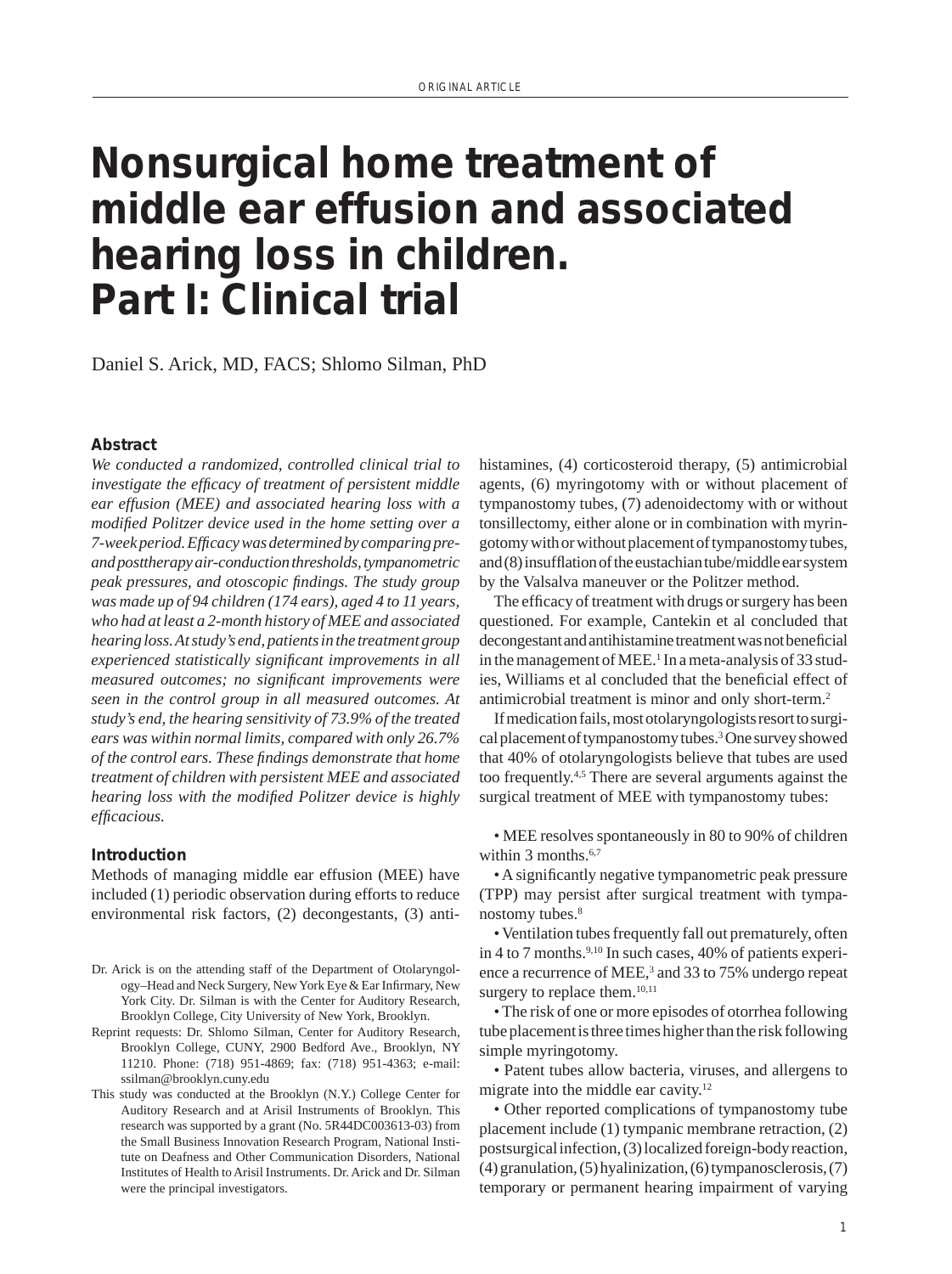degrees, (8) persistent tympanic membrane perforation, (9) dislocation of the tube into the middle ear cavity, (10) tube blockage, and (11) cholesteatoma.<sup>6,13,14</sup>

A clinical practice guideline published in 2004 advises that antibiotics and decongestants are ineffective medical approaches to the treatment of MEE.<sup>7</sup> Likewise, antimicrobials, with or without corticosteroids, are not recommended for the routine treatment of MEE because they do not provide long-term benefits, although they may confer some short-term benefits. This guideline recommends that children who have MEE that has persisted for 4 months or longer and who have persistent hearing loss or other signs and symptoms should be considered for surgical insertion of tympanostomy tubes.

Insufflation of the eustachian tube/middle ear system involves forcing air under pressure through the eustachian tube (retrograde approach) and into the middle ear. The assumption underlying this approach is that frequent repetition of this procedure over a short period of time (on the order of days) can result in the normalization of negative middle ear pressure and the elimination of MEE. The two most common methods of insufflation are the Valsalva maneuver and the Politzer method. The Valsalva maneuver involves performing forced nasal expiration with the nose and lips closed. The Politzer method involves inserting the tip of a rubber air bulb into a patient's nostril, simultaneously compressing the other nostril with a finger, and having the patient swallow as the rubber bulb is compressed.

*Valsalva maneuver.* Cantekin et al evaluated the Valsalva maneuver in 66 children between 2 and 6 years of age who had recurrent or chronic otitis media and functioning tympanostomy tubes.15 None of these children was able to open the eustachian tube with the Valsalva maneuver. The failure of the Valsalva maneuver was attributed to excessive tubal compliance in this age group.

One modification of the Valsalva maneuver involves inserting a balloon into one nostril while compressing the other nostril.16 When the maneuver is successful, the balloon is inflated. Blanshard et al evaluated the balloon modification of the Valsalva maneuver in 85 children, aged 3 to 10 years, who had bilateral MEE and who were candidates for surgical placement of tympanostomy tubes.<sup>17</sup> Approximately one-half of these children were treated with autoinflation (experimental group), and the remainder were assigned to a control group. Patients in the experimental group achieved a beneficial effect after 2 to 4 weeks of autoinflation. The disadvantages of autoinflation in this study included difficulty in performing the procedure, as 43% of the experimental group performed it irregularly and 12% were unable to perform it at all.

Because of its limitations, the Valsalva maneuver does

not hold promise as a treatment for otitis media with effusion and related conditions.

*Politzer method.* The Politzer method (politzerization) was patterned after an inflation technique described by Shea.<sup>18</sup> Schwartz et al modified the Politzer method by forcing air through the nostril with a 1-oz infant nasal syringe equipped with a plastic tip that was inserted into a nostril.19 In a controlled study, they measured the effectiveness of politzerization by performing tympanometry 5 and 10 minutes after politzerization in 24 adults and children with MEE and associated tympanic membrane retraction. In the active-treatment group, the mean shift in TPP following politzerization was  $-9$  mm  $H_2O$ .

An important advantage that the Politzer method has over the Valsalva maneuver is that the forced air is initiated by an external source. The limitations of the Politzer apparatus and modifications thereof include  $(1)$  their cumbersome design, (2) a failure to produce continuous and nonfluctuant air-pressure flow, (3) a failure to coordinate the air-pressure stream with swallows, and (4) an absence of air-pressure and air-flow volume controls, which might lead to the generation of either harmful or ineffective air pressures into the middle ear via the nose. Politzerization has generally not been well accepted by patients, and it traditionally has not been suitable for use in the home setting. These limitations are attributable to the design of the currently existing Politzer devices rather than to any facet of the method itself.

An optimum insufflation device would (1) be portable, (2) be operable by a patient or parent, (3) allow for coordination of the air-pressure stream with swallows, and (4) be equipped with air-pressure and air-volume flow controls so that air pressures introduced into the middle ear through the nose are sufficient yet not harmful.<sup>20,21</sup>

We designed a modified Politzer autoinsufflation device that overcomes the aforementioned limitations of extant devices (figure 1). $^{20,21}$  Our handheld, battery-operated device emits controlled air pressure and flow that can be adjusted according to the patient's age and magnitude of hearing loss.20,21 We conducted two earlier studies of treatment with a device very similar to this and found that approximately 75% of patients with MEE and associated hearing loss recovered following treatment.<sup>20,21</sup> However, a major limitation of these studies was that patients were required to come to a physician's office for treatment 2 or 3 times a week over a period of 6 to 7 weeks. This routine placed a burden on patients in terms of convenience and direct and indirect costs.

In an attempt to obviate the disadvantages of officebased politzerization, we conducted a National Institutes of Health–supported, randomized, controlled study of the feasibility of using our modified Politzer device to treat persistent MEE and associated hearing loss in the home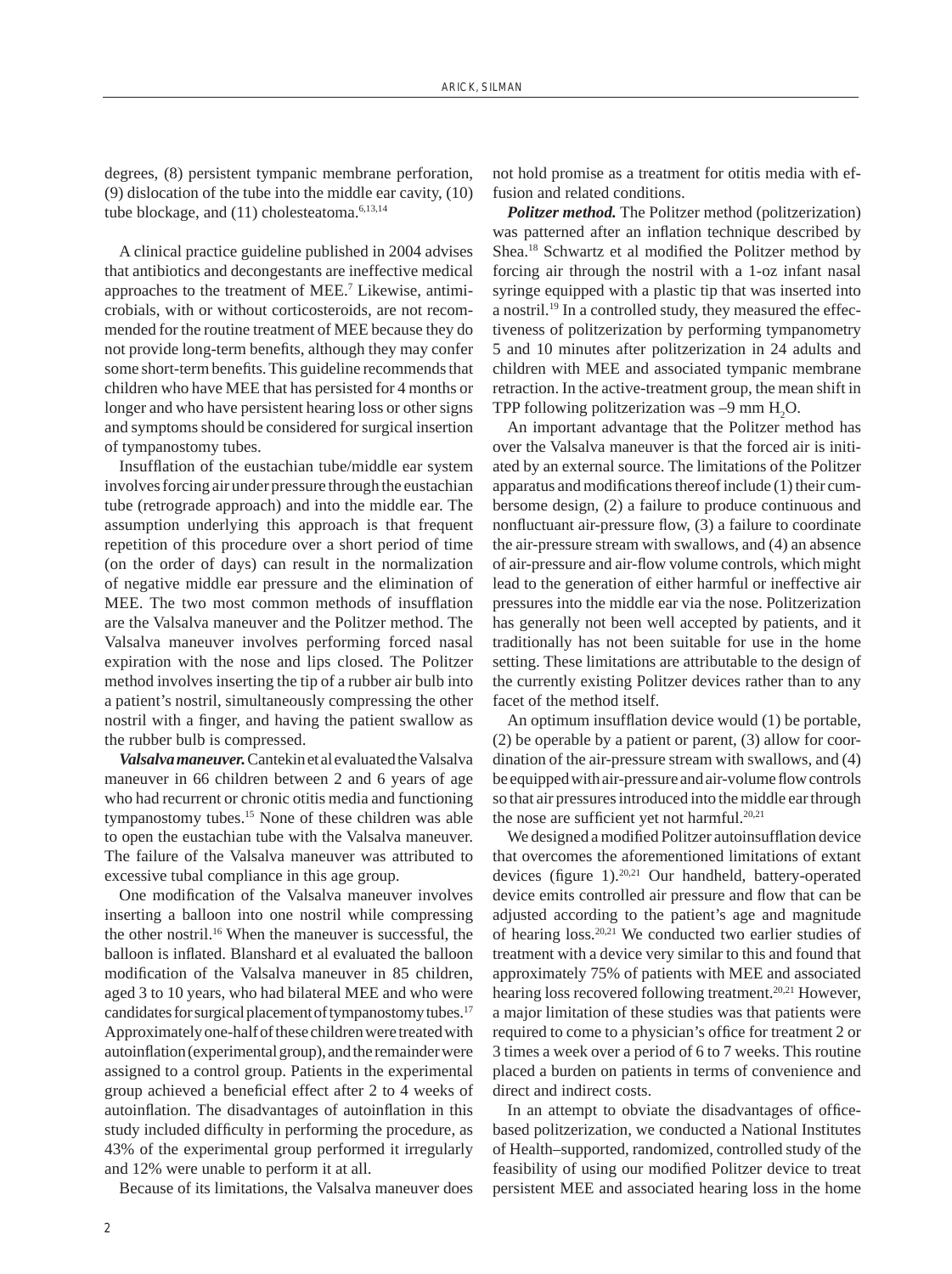

*Figure 1. A: Photograph shows the external appearance of our modified Politzer device. <i>B: Schematic depicts the inner components of the apparatus used in this study. The "activation means" (12) includes a power source (18), switch (20), and a "power variation means" (22). The compressor (14) is activated by the activation means. The compressor's components include a motor (24) that turns a motor shaft (26). The shaft is connected to a piston (28) by a rotating disk (32), pin (34), pivoting linkage (30), and arm (36). The arm pivotally drives the piston as a result of the rotary motion of the shaft and disk. Oscillation of the piston affects the operation of two flutter valves (38 and 40). Deflection of the flutter valves creates air flow through an exit port (42). The exit port communicates with a channel (44) in a nostril plug (16).* Source: Silman S, Arick D. Efficacy of a modified politzer apparatus in management of eustachian tube dysfunction in adults. J Am Acad Audiol 1999;10:496-501.

setting. Efficacy was determined by comparing changes in pretherapy (pretest) and posttherapy (posttest) air-conduction thresholds, TPPs, and otoscopic findings.

### **Patients and methods**

**Instrumentation.** Our modified Politzer device was very similar to the one that we used in our previous two studies.20,21 The federal Food and Drug Administration has classified our modified apparatus as a  $510(k)$  prescriptive medical device. The device emits a controlled air pressure and volume velocity sufficient to effect improvement (based on the results of our feasibility study) without discomfort. The device has two settings. Setting 1 delivers an air pressure of 5.2 psi at a volume velocity of 1,524 ml/min; setting 2 delivers an air pressure of 2.5 psi at a volume velocity of 1,690 ml/min (figure 2).

*Patients.* More than 600 children were referred to the Center for Auditory Research at Brooklyn (N.Y.) College for possible inclusion in the study. Suitable candidates were those who had furnished informed consent and who satisfied six study criteria:  $(1)$  age 4 to 11 years,  $(2)$  at least a 2-month history of MEE and associated hearing loss as documented by a physician, (3) pure-tone air-conduction

thresholds of 20 dB HL or more at 3 frequencies between 500 and 4,000 Hz with air-bone gaps of 15 dB or more at these frequencies *or* pure-tone air-conduction thresholds of 25 dB HL or more at 2 frequencies between 500 and 4,000 Hz with air-bone gaps of 15 dB or more at these frequencies at the final pretest,  $(4)$  a TPP of  $-100$  daPa or less at the final pretest,  $(5)$  an otologic diagnosis of MEE at the final pretest, and (6) an absence of enlarged adenoids, acute otitis media, and other ear abnormalities at the final pretest otologic examination.

*Procedures.* Treatment was initiated on the day of the final pretest. Each patient's parent administered the treatment twice daily––in the morning before breakfast and again in the evening after supper. During each of these two sessions, treatment was administered to one nostril and then to the other, and then the procedure was repeated approximately 10 minutes later. During each treatment, the patient was instructed to be in a sitting position. To deliver therapy, the parent inserted a pediatric probe tip (coupled to the device) into one nostril while compressing the other nostril with a finger. Each participant had his or her own device. The parent was given alcohol-soaked wipes and instructed to clean the tip before each use. The child then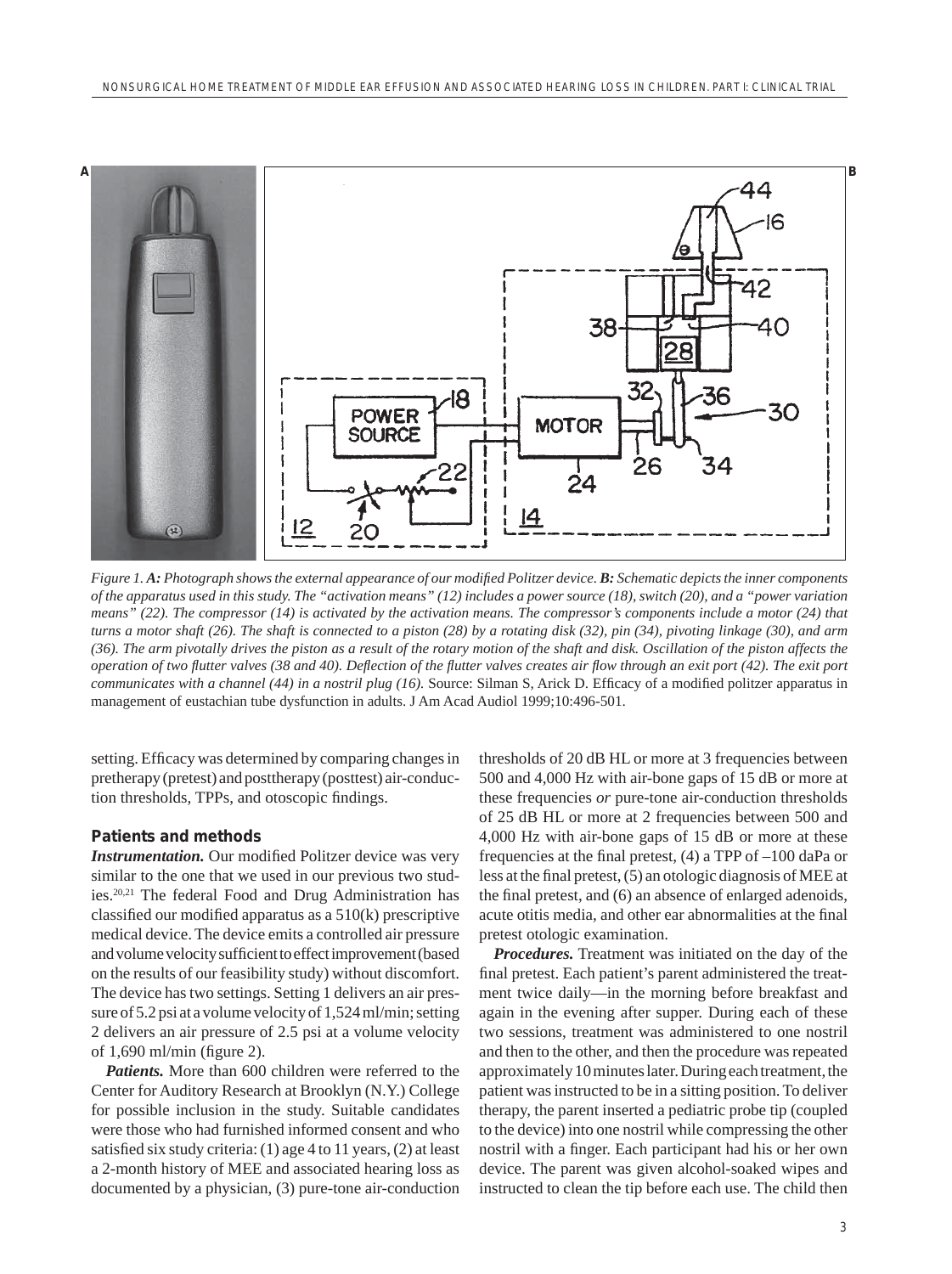held a small amount of water in the mouth without swallowing it. The parent then turned on the device, thereby introducing air flow into the nostril at a constant volume velocity. After 1 or 2 seconds of air flow, the parent asked the child to swallow the water.

Parents were provided with a daily log to foster and track compliance. Most patients were seen in the office for monitoring at least once near the midpoint of the treatment period, which lasted 7 weeks.

Initially, the air pressure was set to 5.2 psi. As the study progressed, a small proportion of the children (~3 to 4%) in the experimental group, particularly those whose hearing had been improving markedly, began to experience a slight discomfort during sensations of ear popping at this setting;

none had experienced any discomfort at this setting at the beginning of the study. The discomfort appeared to reflect a decrease in the fluid level of the middle ear. In response, we modified the device to incorporate a second airpressure setting of 2.5 psi. Lowering the psi from 5.2 to 2.5 resolved the discomfort. This circumstance forced us to modify our protocol so that the device was set at 2.5 psi for younger children  $(\leq 7$  yr) during the first week and increased to 5.2 psi (if tolerated) for the remainder of the study. For older children (>7 yr), the device was set to 5.2 psi throughout the study. In both of these age groups, the setting was lowered to 2.5 psi if any participant experienced discomfort.

Audiometry was performed by audiologists certified by the American Speech-Language-Hearing Association and licensed by New York State. Otologic evaluations were performed by board-certified otolaryngologists with at least 15 years of experience. Audiologic evaluations (air- and bone-conduction threshold testing and tympanometry) and otolaryngologic evaluations (otoscopy) were performed upon enrollment in the study and 4 weeks after the completion of the treatment (i.e., 11 wk following study entry). However, parents were advised to discontinue treatment if a child developed a cold or upper respiratory infection and to complete the treatment after the cold or upper respiratory infection resolved. As a

result, a small number of children were seen later than 11 weeks after study entry.

The patients in the control group did not undergo sham treatment with a dummy device because their parents would have immediately recognized it as such. These parents were instructed to contact the investigators immediately if they noticed any worsening of hearing status.

Audiologists were blinded to each patient's otologic findings, and otolaryngologists were blinded to each patient's audiometric findings. At the posttest, audiologists and otolaryngologists were blinded to each patient's disease status. The statistician was blinded as to whether test results were obtained before or after therapy and to the disease status of each patient.



*Figure 2. A: Graph illustrates the response characteristics of the device (5.2 psi) used in this study. The relation between volume velocity (air flow) and pressure (psi) is shown. B: Graph illustrates the response characteristics of an additional setting (2.5 psi) that was added to the device during the second half of the study. The relation between volume velocity (air flow) and pressure (psi) is shown.*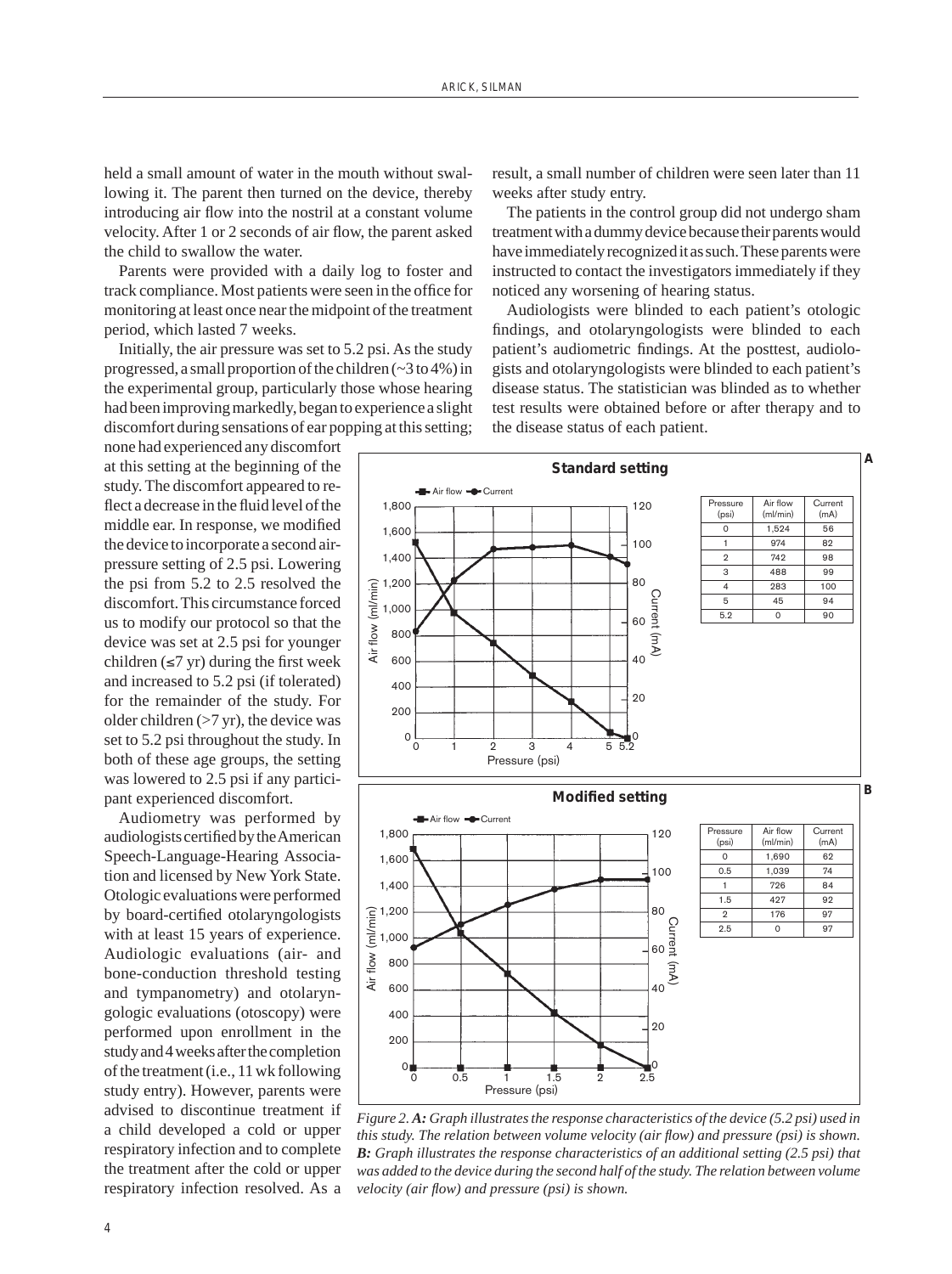Sample size determination was made using power formulae for Student's *t* tests.<sup>22</sup> To achieve a power of 90% or more for each of our hypotheses, the sample size to be recruited was 110 (55 for each group, a number calculated to include a possible 10% attrition rate). An alpha level of 0.05 was used for all statistical tests. For statistical analysis, an absent TPP was coded as –450 daPa.

All patients in the control group who had not spontaneously recovered by the posttest were given the option of receiving treatment with the study device upon the conclusion of their involvement in the study. The outcomes of these controls will be presented in another report.

# **Results**

A total of 94 children (174 ears), aged 4 to 11 years, met the inclusion criteria and were entered into the study. Of this group, 47 patients (88 ears) were randomly assigned to the experimental group and 47 patients (86 ears) were assigned to the control group.

*Compliance.* Complete compliance with the treatment protocol was demonstrated by 46 of the 47 experimental patients (97.9%), based on inspection of their daily logs and our assessment of their familiarity with the device; in the remaining patient, compliance was judged to be moderate. Our device appeared to be easy to use at home and was well tolerated by patients and parents.

*Air-conduction thresholds and TPPs.* For each ear, the mean pretest air-conduction thresholds for the experimental and control groups were similar––that is, within 3.0 dB at 500 Hz, 5.1 dB at 1,000 Hz, 4.2 dB at 2,000 Hz, and 1.4 dB at 4,000 Hz (table 1). At the pretest, the mean 4-frequency pure-tone average (PTA) in the experimental group was 29.6 in the right ear and 32.6 dB HL in the left ear; in the control group, the mean for both ears was 29.3 dB HL. Overall, the mean PTAs in both ears in both groups were symmetrical to within 3.3 dB.

The mean pretest TPPs in both ears in both groups were symmetrical to within 40.3 daPa (table 1). All posttest mean air-conduction thresholds in the experimental group were less than 20 dB HL. By contrast, in the control group, all but 1 posttest mean air-conduction threshold were higher than 20 dB HL. The exception was seen at 2,000 Hz in the left ear, where the mean threshold was 17.6 dB HL; in the right ear at that frequency, the mean (20.7) was only slightly higher than 20 dB HL.

Comparisons of the pre- and posttest measures for each ear in each group were obtained using paired Student's *t* tests. In the experimental group, these comparisons revealed statistically significant improvements  $(p < 0.001)$  in mean air-conduction thresholds across the entire frequency range in both ears (table 2). No statistically significant improvements in mean air-conduction thresholds occurred at any frequency or in either ear in the control group ( $p > 0.05$ ). Likewise, the experimental group experienced statistically significant improvements ( $p < 0.001$ ) in mean TPPs in both ears, while no such improvements were seen in the control group ( $p > 0.05$ ).

Comparisons of the differences in scores (posttest

| Table 1. Mean (standard deviation) air-conduction thresholds (dB HL) and TPPs (daPa) |      |       |              |        |          |          |          |            |  |
|--------------------------------------------------------------------------------------|------|-------|--------------|--------|----------|----------|----------|------------|--|
| Group                                                                                | Test | Ear   | $\mathsf{n}$ | 500 Hz | 1,000 Hz | 2,000 Hz | 4,000 Hz | <b>TPP</b> |  |
| Experimental                                                                         | Pre  | Right | 43           | 33.0   | 32.1     | 23.8     | 29.4     | $-300.9$   |  |
|                                                                                      |      |       |              | (10.9) | (10.1)   | (11.0)   | (12.1)   | (147.7)    |  |
|                                                                                      |      | Left  | 45           | 35.3   | 37.7     | 26.0     | 31.4     | $-334.8$   |  |
|                                                                                      |      |       |              | (11.4) | (10.8)   | (12.2)   | (11.7)   | (135.2)    |  |
| Control                                                                              | Pre  | Right | 45           | 32.7   | 32.4     | 21.2     | 30.8     | $-320.7$   |  |
|                                                                                      |      |       |              | (7.8)  | (9.3)    | (10.7)   | (11.2)   | (139.0)    |  |
|                                                                                      |      | Left  | 41           | 32.3   | 32.6     | 21.8     | 30.4     | $-294.5$   |  |
|                                                                                      |      |       |              | (8.3)  | (12.0)   | (11.5)   | (13.8)   | (169.5)    |  |
| Experimental                                                                         | Post | Right | 43           | 18.3   | 15.5     | 7.9      | 12.0     | $-188.7$   |  |
|                                                                                      |      |       |              | (7.6)  | (8.4)    | (7.9)    | (9.8)    | (131.3)    |  |
|                                                                                      |      | Left  | 45           | 19.0   | 17.3     | 8.7      | 14.7     | $-178.1$   |  |
|                                                                                      |      |       |              | (10.3) | (11.0)   | (8.2)    | (8.1)    | (136.7)    |  |
| Control                                                                              | Post | Right | 45           | 29.7   | 30.3     | 20.7     | 28.1     | $-283.9$   |  |
|                                                                                      |      |       |              | (11.7) | (13.2)   | (13.9)   | (14.9)   | (154.3)    |  |
|                                                                                      |      | Left  | 41           | 30.1   | 29.0     | 17.6     | 26.3     | $-318.9$   |  |
|                                                                                      |      |       |              | (10.8) | (13.8)   | (12.5)   | (14.6)   | (133.7)    |  |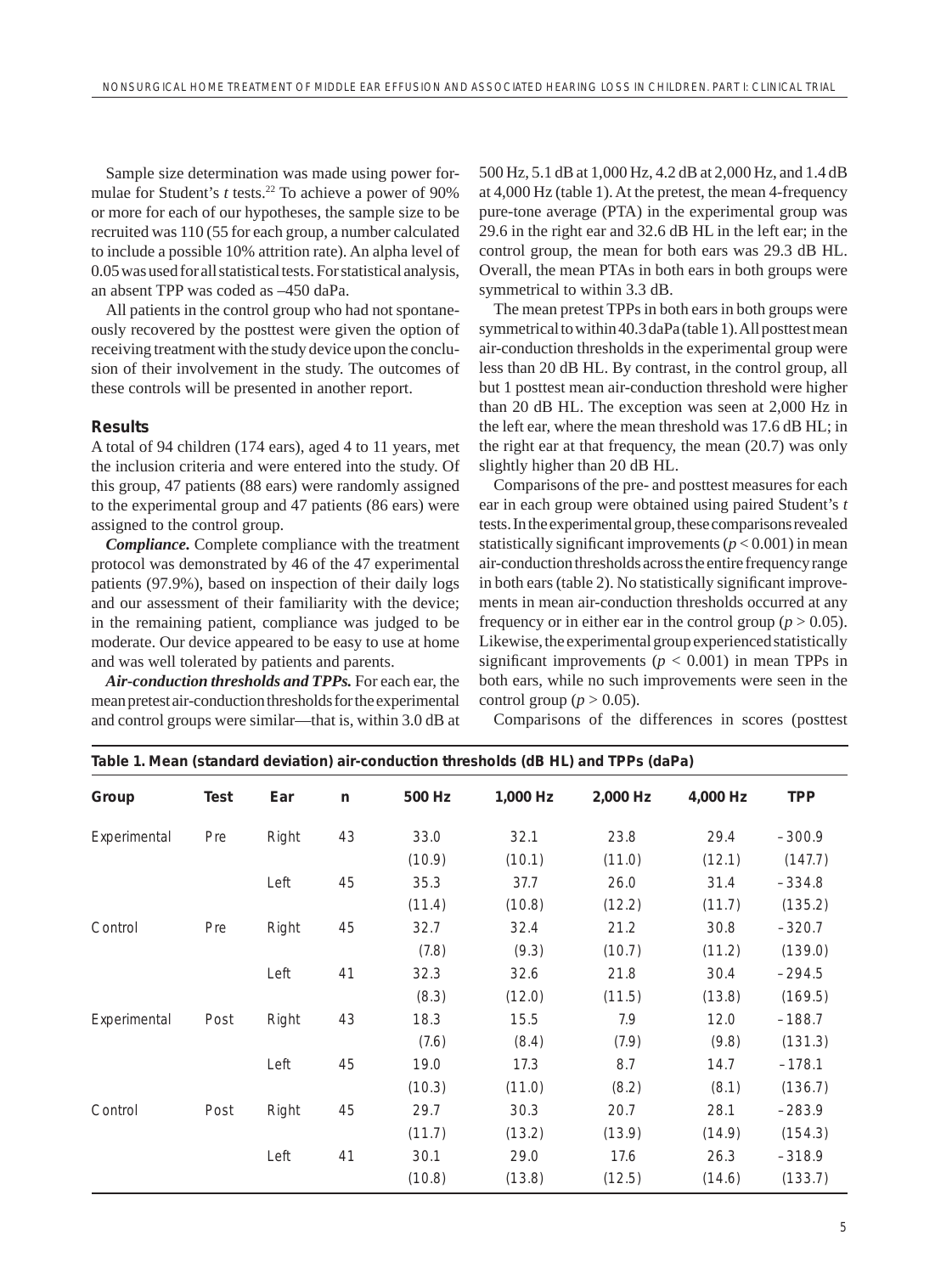| Group        | Ear   | 500 Hz           | 1.000 Hz         | 2,000 Hz         | 4,000 Hz         | <b>TPP</b>      |
|--------------|-------|------------------|------------------|------------------|------------------|-----------------|
| Experimental | Right | $-14.8$          | $-16.6$          | $-15.9$          | $-17.4$          | 112.2           |
|              |       | $(-18.1, -11.4)$ | $(-20.2, -13.1)$ | $(-19.9, -12.0)$ | $(-21.6, -13.3)$ | (71.1, 153.3)   |
|              |       | p < 0.001        | p < 0.001        | p < 0.001        | p < 0.001        | p < 0.001       |
|              | Left  | $-16.3$          | $-18.3$          | $-17.3$          | $-16.8$          | 156.7           |
|              |       | $(-19.7, -13.0)$ | $(-21.5, -15.2)$ | $(-20.7, -13.9)$ | $(-20.4, -13.1)$ | (105.2, 208.1)  |
|              |       | p < 0.001        | p < 0.001        | p < 0.001        | p < 0.001        | p < 0.001       |
| Control      | Right | $-3.1$           | $-2.3$           | $-0.9$           | $-3.1$           | 36.7            |
|              |       | $(-7.1, 0.9)$    | $(-6.6, 2.0)$    | $(-5.1, 3.4)$    | $(-8.1, 1.9)$    | $(-17.4, 90.8)$ |
|              |       | $p = 0.12$       | $p = 0.28$       | $p = 0.68$       | $p = 0.22$       | $p = 0.18$      |
|              | Left  | $-2.2$           | $-3.5$           | $-4.3$           | $-4.0$           | $-24.4$         |
|              |       | $(-5.8, 1.4)$    | $(-7.4, 0.3)$    | $(-8.8, 0.3)$    | $(-9.7, 1.6)$    | $(-90.3, 41.5)$ |
|              |       | $p = 0.22$       | $p = 0.07$       | $p = 0.06$       | $p = 0.16$       | $p = 0.46$      |

| Table 2. Mean differences (confidence intervals) and significance levels (p) between pre- and posttest air- |  |
|-------------------------------------------------------------------------------------------------------------|--|
| conduction thresholds (dB HL) and TPPs (daPa)*                                                              |  |

minus pretest) for each ear between the two groups were obtained using independent sample Student's *t* tests (assuming equal variances). These comparisons revealed statistically significant differences  $(p < 0.001)$  between the two groups in the difference scores throughout all frequencies in both ears, indicating that all mean improvements in air-conduction thresholds from pre- to posttest in the experimental group were significantly greater than those for the control group (table 3). Similarly, the mean posttest improvement in TPP in the right ear in the experimental group was significantly greater  $(p < 0.03)$  than that in the right ear in the control group. In the left ear, the contrast was even more striking  $(p < 0.001)$ , as the results reflected not merely an improvement in mean TPP in the left ear in the experimental group, but an actual deterioration in mean TPP in the left ear in the control group. Although the observed difference in change in the mean TPPs from pre- to posttest between the two groups was greater in the left ear (181.1 daPa) than the right ear (75.5 daPa), there is no reason to conclude that the true effect is different for the two ears. However, these values are only point estimates of the differences in mean change scores, and the confidence intervals overlap substantially. Therefore, the apparent discrepancy between the results in the right and left ears is not statistically significant.

*Hearing sensitivity.* Overall, hearing sensitivity returned to within normal limits in at least one ear in 40 of the 47 patients (85.1%) in the experimental group, compared with only 15 of the 47 patients (31.9%) in the control group (table 4). In terms of the number of ears, recovery was seen in 65 of 88 experimental ears (73.9%) and 23 of 86 control ears (26.7%).

Table 3. Means (confidence intervals) and significance levels (p) for the difference between groups (experi**mental minus control) in the difference (posttest minus pretest) in air-conduction thresholds (dB HL) and TPPs (daPa)** 

| Ear   | 500 Hz          | 1,000 Hz        | 2,000 Hz        | 4,000 Hz        | <b>TPP</b>    |
|-------|-----------------|-----------------|-----------------|-----------------|---------------|
| Right | $-11.7$         | $-14.3$         | $-15$           | $-14.3$         | 75.5          |
|       | $(-16.8, -6.5)$ | $(-19.8, -8.8)$ | $(-20.8, -9.3)$ | $(-20.8, -7.9)$ | (8.1, 142.9)  |
|       | p < 0.001       | p < 0.001       | p < 0.001       | p < 0.001       | p < 0.001     |
| Left  | $-14.1$         | $-14.8$         | $-13.1$         | $-12.8$         | 181.1         |
|       | $(-19.0, -9.3)$ | $(-19.7, -9.9)$ | $(-18.6, -7.5)$ | $(-19.3, -6.2)$ | (99.5, 262.6) |
|       | p < 0.001       | p < 0.001       | p < 0.001       | p < 0.001       | p < 0.001     |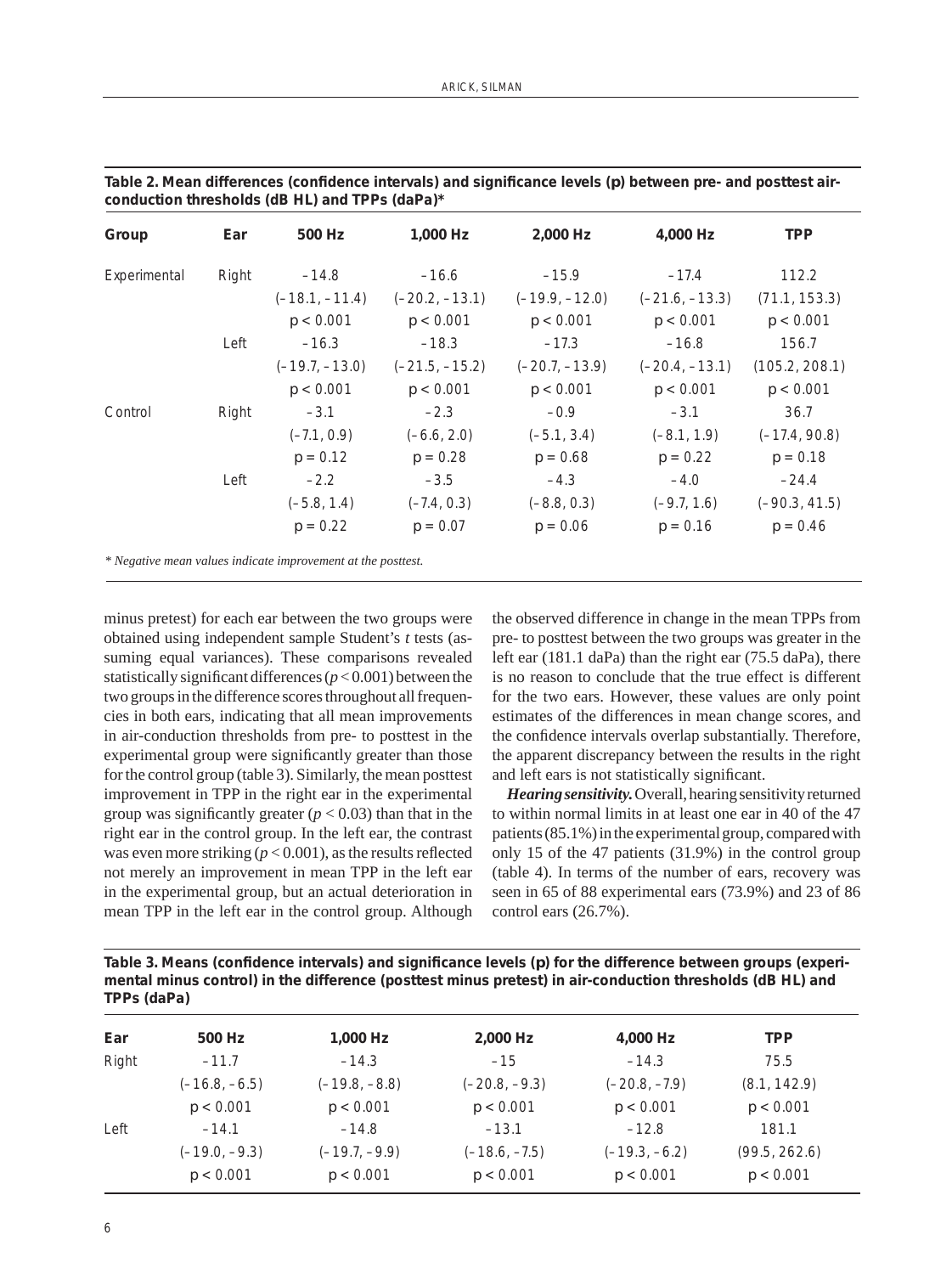At the pretest, bilateral hearing loss was present in 41 experimental patients; at the posttest, hearing had been restored to within normal limits in at least one ear in 37 patients (90.2%). Of these 37 patients, 25 (67.6%) achieved normal hearing in both ears and 12 (32.4%) in one ear. In the control group, 39 patients had a bilateral hearing loss at the pretest, and 12 (30.8%) achieved restoration of hearing. Of these 12 controls, 8 (66.7%) regained hearing in both ears and 4 (33.3%) regained hearing in one ear.

If we define a significant hearing loss for this age group as a PTA of 35 dB HL or more, 38 of the 88 experimental ears (43.2%) and 41 of the 86 control ears (47.7%) demonstrated such a hearing loss at the pretest. At the posttest, only 3 of the 38 experimental ears (7.9%) still had a PTA of 35 dB HL or more, compared with 36 of the 41 control ears (87.8 %).

**Otoscopic findings.** We examined the relationship between hearing sensitivity in the 65 experimental ears that had achieved normal hearing at the posttest and findings on pneumatic otoscopy. Normal tympanic membrane mobility was seen in 49 of these ears (75.4%), moderate mobility in 12 (18.5%), and no mobility in 4 (6.2%). Thus, either normal or moderate mobility was observed in 61 of the  $65$  ears  $(93.8\%)$ . This finding further substantiates the efficacy of our device for improving middle ear function and hearing sensitivity in children with MEE. The absence of tympanic membrane mobility in 4 normal ears suggests that an immobile eardrum is not necessarily associated with hearing loss.

*Follow-up.* Upon completion of participation in the study, all parents were advised to notify us if they or others noticed any change in hearing status. The parents of 6 children who had improved following active treatment

**Table 4. Number (%) of experimental patients and controls whose posttest hearing returned to within normal limits according to the type of pretest hearing loss (bilateral or unilateral)** 

|                                                                                        | Experimental<br>group        | Control<br>group             |
|----------------------------------------------------------------------------------------|------------------------------|------------------------------|
| Bilateral hearing loss at pretest<br>Normal ears posttest<br>Normal patients posttest  | 62/82(75.6)<br>37/41 (90.2)  | 20/78 (25.6)<br>12/39 (30.8) |
| Unilateral hearing loss at pretest<br>Normal ears posttest<br>Normal patients posttest | 3/6(50.0)<br>3/6(50.0)       | $3/8$ (37.5)<br>$3/8$ (37.5) |
| Total<br>Normal ears posttest<br>Normal patients posttest                              | 65/88 (73.9)<br>40/47 (85.1) | 23/86 (26.7)<br>15/47 (31.9) |

did contact us. One child developed MEE and hearing loss after 3 months; his hearing sensitivity was restored to within normal limits by an additional 2 weeks of treatment. Another parent called after 7 months, and we found that the child had developed recurrent MEE and hearing loss; this child's hearing also returned after an additional 2 weeks of treatment. Another parent called after 9 months, but her child's hearing sensitivity was found to be normal.

Calls from 3 other parents––2 of which came more than 1 year after treatment––indicated that tympanostomy tubes had been placed in 2 children. One of these children had already received 2 sets of tubes prior to enrollment in our study. Following the study, the child's hearing sensitivity and otologic status, which had been monitored by an otologist, had remained within normal limits for 1 year. Subsequently, however, the child experienced a recurrence of MEE and associated hearing loss, and a third set of tubes was inserted. Nevertheless, MEE with hearing loss recurred again 3 months later. The patient underwent a repeat course of home treatment with our device, and his hearing began to improve. Two children were diagnosed with enlarged adenoids; 1 underwent an adenoidectomy without tympanostomy tube placement and his hearing returned to normal, while the other underwent an adenoidectomy with insertion of tympanostomy tubes.

We also placed telephone calls to 10 randomly selected parents of children in the experimental group. These calls were made 12 to 18 months following the completion of the child's participation in the study. All of these parents reported satisfaction with the outcome of the treatment.

# **Discussion**

The results of our investigation indicate that twice-daily

home treatment of persistent MEE and associated hearing impairment over a period of 7 weeks with a modified Politzer device that controls air flow and air pressure is highly efficacious in children aged 4 to 11 years. All mean posttest air-conduction thresholds and TPPs were markedly better than the mean pretest values in the experimental group but not in the control group; the pre- and posttest differences in the experimental group were statistically significant  $(p < 0.001)$ . Also, the differences between groups in the mean change from pre- to posttest were significant for all air-conduction and TPP measures, and these improvements were markedly greater in the experimental group.

The Agency for Health Care Policy and Research's Otitis Media Guidelines Panel recommends that candidacy for surgical placement of tympanostomy tubes in children with persistent MEE should be based on the presence of a hear-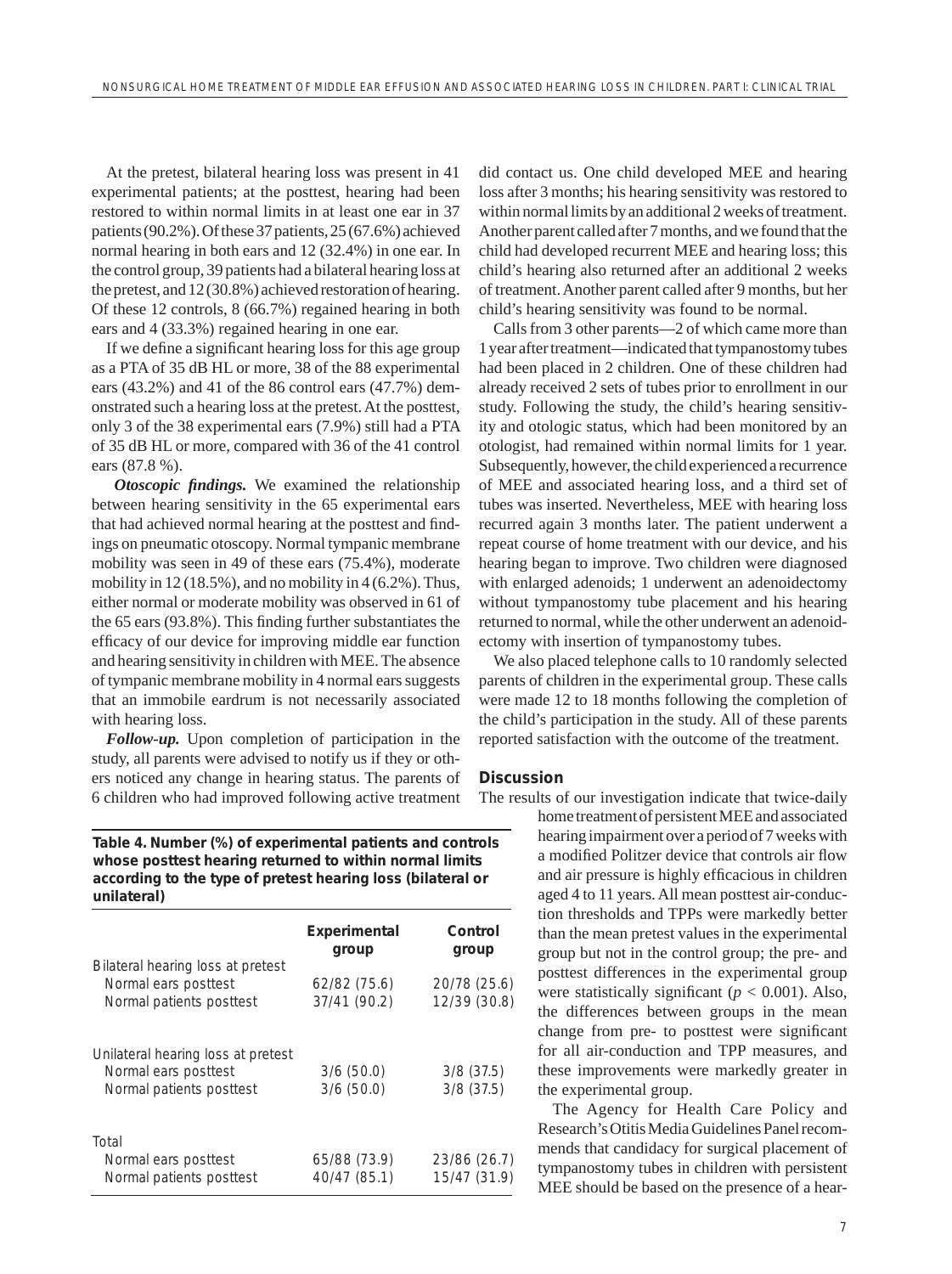ing loss.7 In our study, hearing impairment was present in all ears in both groups at the pretest. Hearing sensitivity was judged to be within normal limits if the air-conduction thresholds were less than 20 dB HL at any of 3 frequencies *or* less than 25 dB HL at either of 2 frequencies.

Although posttest hearing sensitivity did not improve to within normal limits in either ear in 7 of the 47 experimental patients (14.9%), reports by parents, teachers, and patients themselves indicated that these patients' listening and attention behaviors suggested that some degree of improvement in hearing status had occurred during treatment. It is possible that their hearing sensitivity actually did improve during treatment only to subsequently deteriorate because of a recurrence of MEE prior to the posttest; the posttest was not performed until 4 weeks after the completion of treatment. In a pilot study that we conducted prior to this investigation, audiologic evaluations were performed immediately before and after treatment, and we observed immediate improvement in hearing sensitivity in all patients after each administration. These pilot data support our hypothesis that the 7 treatment failures were attributable to the lag between the end of treatment and the posttest. The audiologic, otologic, and demographic characteristics of the 7 experimental patients whose hearing was not restored were no different from the data on those whose hearing did recover to within normal limits. We also considered the possibility that the duration of treatment was insufficient for these 7 patients, and we offered them a 2- to 3-week extension. The results of the extended treatment will be reported in a separate article.

In conclusion, the results of our study indicate that the use of our modified, automated Politzer device for the home treatment of MEE in children aged 4 to 11 years was highly successful. Marked improvement was reflected by evaluations of pure-tone air-conduction thresholds, TPPs, and tympanic membrane mobility at the posttest 4 weeks following the completion of treatment. Future research is needed to generalize findings to children younger than 4 years, to teenagers, and to adults. Further study is also needed to explore long-term outcomes. Still, our anecdotal observations suggest that there is indeed a long-term benefit.

## **Acknowledgments**

The authors thank Carol Ann Silverman, PhD, and Michele B. Emmer, PhD, for their valuable contributions.

#### **References**

1. Cantekin EI, Mandel EM, Bluestone CD, et al. Lack of efficacy of a decongestant-antihistamine combination for otitis media with effusion ("secretory" otitis media) in children. Results of a doubleblind, randomized trial. N Engl J Med 1983;308:297-301.

- 2. Williams RL, Chalmers TC, Stange KC, et al. Use of antibiotics in preventing recurrent acute otitis media and in treating otitis media with effusion. A meta-analytic attempt to resolve the brouhaha. JAMA 1993;270:1344-51.
- 3. Schmidt MA. Childhood Ear Infections. Berkeley, Calif.: North Atlantic Books, 1990.
- 4. Armstrong BW, Armstrong RB. Chronic nonsuppurative otitis media. Comparison of tympanostomy tubes and medication versus ventilation. Ann Otol Rhinol Laryngol 1981;90:533-6.
- 5. Froom J. Otitis media. J Fam Pract 1982;15:743-5, 750, 755.
- 6. Mandel EM, Rockette HE, Bluestone CD, et al. Myringotomy with and without tympanostomy tubes for chronic otitis media with effusion. Arch Otolaryngol Head Neck Surg 1989;115:1217-24.
- 7. Rosenfeld RM, Culpepper L, Doyle KJ, et al; American Academy of Pediatrics Subcommittee on Otitis Media with Effusion; American Academy of Family Physicians; American Academy of Otolaryngology–Head and Neck Surgery. Clinical practice guideline: Otitis media with effusion. Otolaryngol Head Neck Surg 2004;130(5 suppl):S95-118.
- 8. Holmquist J, Renvall U. Middle ear ventilation in secretory otitis media. Ann Otol Rhinol Laryngol 1976;85(suppl 25):178-81.
- Barfoed C, Rosborg J. Secretory otitis media. Long-term observations after treatment with grommets. Arch Otolaryngol 1980;106:553-6.
- 10. Mawson SR, Fagan P. Tympanic effusions in children. Long-term results of treatment by myringotomy, aspiration, and indwelling tubes (grommets). J Laryngol Otol 1972;86:105-19.
- 11. Kokko E. Chronic secretory otitis media in children. A clinical study. Acta Otolaryngol Suppl 1974;327:1-44.
- 12. Gates GA, Avery C, Prihoda TJ, Holt GR. Delayed onset post-tympanotomy otorrhea. Otolaryngol Head Neck Surg 1988;98:111-5.
- 13. Valtonen H, Tuomilehto H, Qvarnberg Y, Nuutinen J. A 14-year prospective follow-up study of children treated early in life with tympanostomy tubes: Part 1: Clinical outcomes. Arch Otolaryngol Head Neck Surg 2005;131:293-8.
- 14. Tos M, Poulsen G. Secretory otitis media. Late results of treatment with grommets. Arch Otolaryngol 1976;102:672-5.
- 15. Cantekin EI, Bluestone CD, Parkin LP. Eustachian tube ventilatory function in children. Ann Otol Rhinol Laryngol 1976;85(suppl 25):171-7.
- 16. Stangerup SE, Sederberg-Olsen J, Balle V. Autoinflation as a treatment of secretory otitis media. A randomized controlled study. Arch Otolaryngol Head Neck Surg 1992;118:149-52.
- 17. Blanshard JD, Maw AR, Bawden R. Conservative treatment of otitis media with effusion by autoinflation of the middle ear. Clin Otolaryngol Allied Sci 1993;18:188-92.
- 18. Shea JJ. Autoinflation treatment of serous otitis media in children. J Laryngol Otol 1971;85:1254-8.
- 19. Schwartz DM, Schwartz RH, Redfield NP. Treatment of negative middle ear pressure and serous otitis media with Politzer's technique. An old procedure revisited. Arch Otolaryngol 1978;104:487-90.
- 20. Silman S, Arick D. Efficacy of a modified politzer apparatus in management of eustachian tube dysfunction in adults. J Am Acad Audiol 1999;10:496-501.
- 21. Arick DS, Silman S. Treatment of otitis media with effusion based on politzerization with an automated device. Ear Nose Throat J 2000;79:290-2, 294, 296.
- 22. Cohen J. Statistical Power Analysis for the Behavioral Sciences. New York: Academic Press, 1977.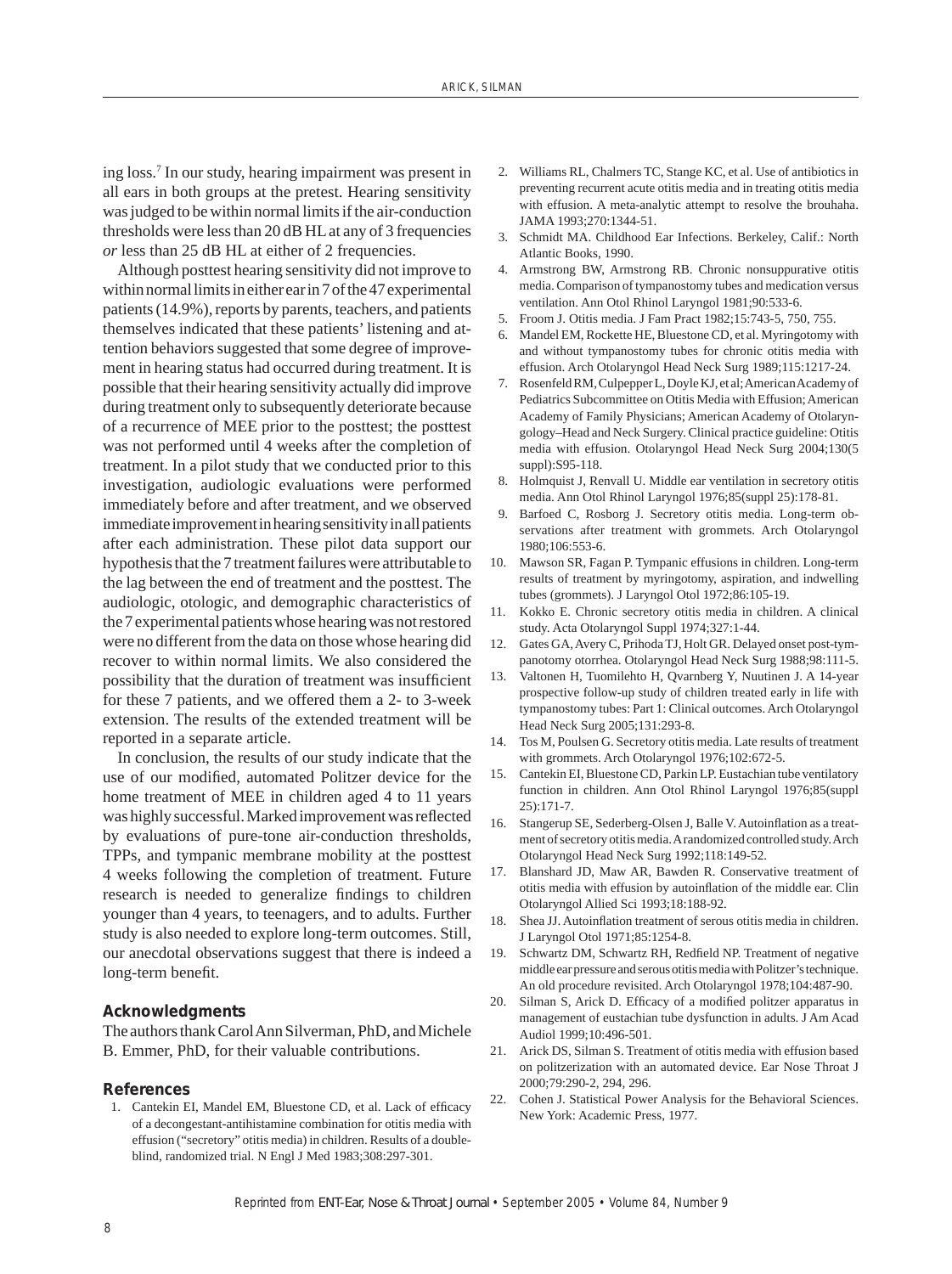# **Nonsurgical home treatment of middle ear effusion and associated hearing loss in children. Part II: Validation study**

Shlomo Silman, PhD; Daniel S. Arick, MD, FACS; Michele B. Emmer, PhD

### **Abstract**

*In this prospective follow-up investigation, we examined the effi cacy of a modifi ed Politzer device in the home treatment of persistent middle ear effusion (MEE) and associated hearing loss in children who had previously participated in a similar clinical trial. Our study group was made up of 38 patients who had been either (1) untreated control participants in the previous study whose hearing in one or both ears had not returned to normal within 11 weeks of their initial audiologic pretest ("former control group"; n = 30), or (2) active-treatment participants in the previous study whose hearing sensitivity in at least one ear had not improved to within normal limits after treatment and who elected to undergo a continuation of treatment ("extended-treatment group";*  $n = 8$ *). Treatment efficacy was determined by comparing differences in pre- and posttreatment air-conduction thresholds and otoscopic fi ndings. Following treatment, the former control group experienced signifi cant improvements in hearing sensitivity at all frequencies; at the posttreatment test, hearing sensitivity was within normal limits in 43 of 60 ears (71.7%), and normal or moderate tympanic membrane mobility was observed in 30 of 34 otoscopically examined ears (88.2%). In the extended-treatment group, hearing sensitivity re-*

- Dr. Arick is on the attending staff of the Department of Otolaryngology-Head and Neck Surgery, New York Eye & Ear Infirmary, New York City. Dr. Silman and Dr. Emmer are with the Center for Auditory Research, Brooklyn College, City University of New York, Brooklyn.
- Reprint requests: Dr. Shlomo Silman, Center for Auditory Research, Brooklyn College, CUNY, 2900 Bedford Ave., Brooklyn, NY 11210. Phone: (718) 951-4869; fax: (718) 951-4363; e-mail: ssilman@brooklyn.cuny.edu
- This study was conducted at the Brooklyn (N.Y.) College Center for Auditory Research and at Arisil Instruments of Brooklyn. This research was supported by a grant (No. 5R44DC003613-03) from the Small Business Innovation Research Program, National Institute on Deafness and Other Communication Disorders, National Institutes of Health to Arisil Instruments. Dr. Arick and Dr. Silman were the principal investigators, and Dr. Emmer was senior research audiologist.

*turned to within normal limits in 9 of 10 impaired ears (90.0%). These fi ndings further substantiate the effi cacy of our modifi ed Politzer device in improving middle ear function and hearing sensitivity in children with MEE, and they support the reliability of the findings reported in our previous study. These results also indicate that many patients in whom initial treatment is not successful may benefi t from extended treatment.* 

#### **Introduction**

We recently reported the results of a randomized controlled clinical trial of a modified Politzer device for the home treatment of persistent middle ear effusion (MEE) and associated hearing loss.1 Our handheld, battery-operated device emits controlled air pressure and air flow that can be adjusted in accordance with the degree of hearing loss and the patient's age.

In our previous study, we found that twice-daily home treatment over a period of 7 weeks was highly efficacious in restoring hearing in children between the ages of 4 and 11 years who had MEE. At the posttreatment audiologic test, hearing sensitivity had returned to normal in 65 of 88 treated ears (73.9%) and in at least one ear in 40 of 47 treated patients  $(85.1\%)$ ; the corresponding figures for the control group were only 23 of 86 (26.7%) and 15 of 47 (31.9%). We also reported that pneumatic otoscopy revealed normal or moderate tympanic membrane mobility in 61 of 65 successfully treated ears (93.8%).<sup>1</sup>

At the conclusion of our previous study, we offered the controls whose hearing had not recovered the opportunity to undergo active treatment. We also offered extended treatment to those patients in the active-treatment group who had not completely improved. In this article, we report the findings of our prospective follow-up study.

## **Patients and methods**

**Instrumentation.** The design and function of our modified Politzer device are described in the report of our previ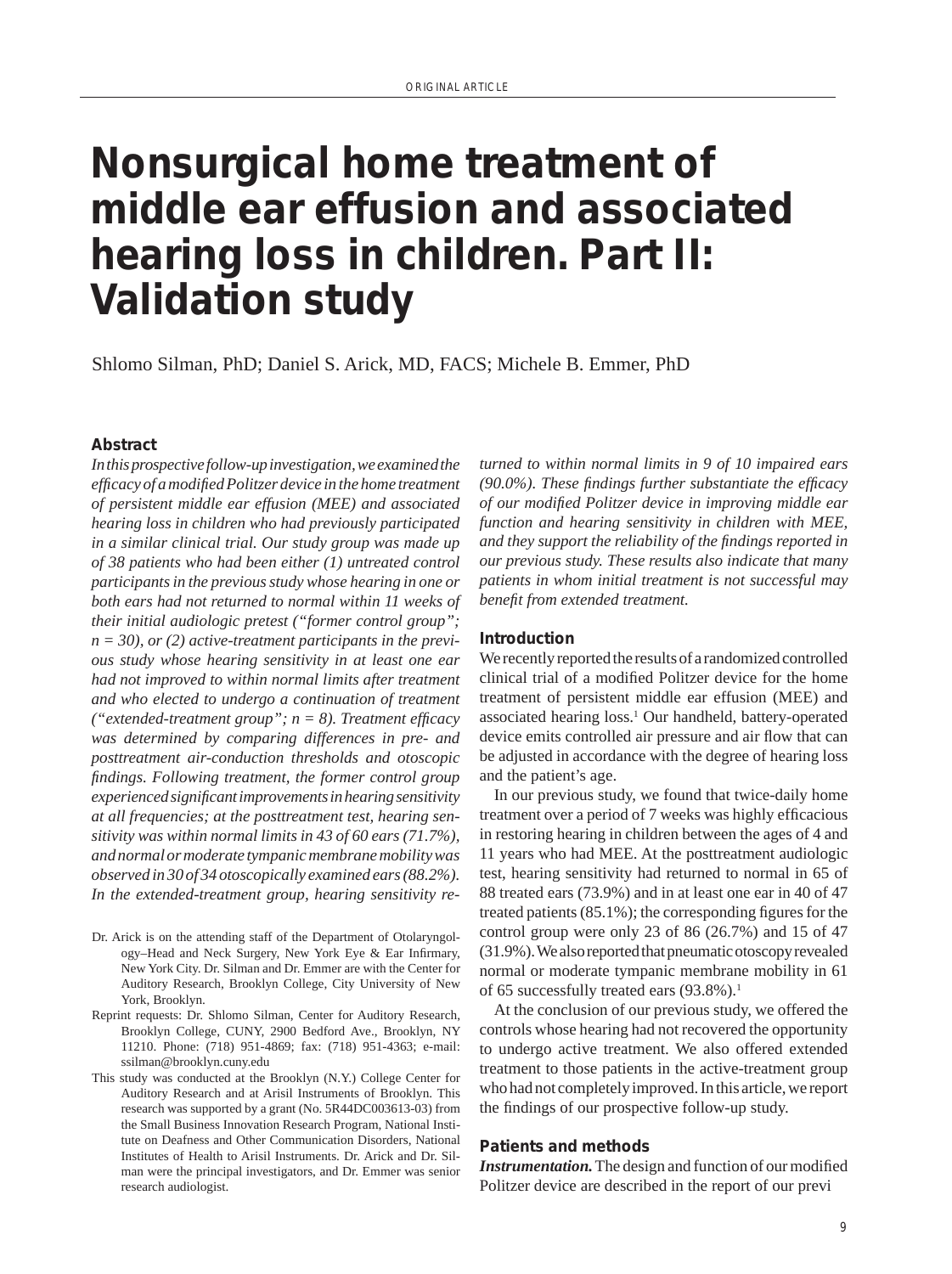ous study.1 The device emits a controlled air pressure and volume velocity sufficient to effect improvement without discomfort. The device has two settings. Setting number 1 delivers an air pressure of 5.2 psi at a volume velocity of 1,524 ml/min; setting 2 delivers an air pressure of 2.5 psi at a volume velocity of 1,690 ml/min. The device was very similar to one that we had used in two other studies reported in  $1999<sup>2</sup>$  and  $2000.<sup>3</sup>$ 

*Patients.* Our study population was made up of patients who had furnished informed consent and who satisfied six study criteria: (1) age 4 to 11 years, (2) at least a 2-month history of MEE and associated hearing loss as documented by a physician, (3) pure-tone air-conduction thresholds of 20 dB HL or more at 3 frequencies between 500 and 4,000 Hz with air-bone gaps of 15 dB or more at these frequencies *or* pure-tone air-conduction thresholds of 25 dB HL or more at 2 frequencies between 500 and 4,000 Hz with air-bone gaps of 15 dB or more at these frequencies at the final pretest,  $(4)$  a tympanometric peak pressure of  $-100$  $daPa$  or less at the final pretest,  $(5)$  an otologic diagnosis of MEE at the final pretest, and  $(6)$  an absence of enlarged adenoids, acute otitis media, and other ear abnormalities at the final pretest otologic examination.

*Former control group.* At the completion of our previous study, 32 of the 47 controls had not achieved normal hearing in at least one ear. Of these 32 patients, 30 accepted our offer to undergo active treatment.

*Extended-treatment group*. Eight patients in the activetreatment group of our previous study who had not achieved recovery of hearing in one or both ears accepted our offer to continue treatment in the current study.

*Procedures.* The procedures used in this study were the same as those followed in our previous report, except that we did not include any untreated controls. All patients in this follow-up study received active treatment.

Each patient's parent administered treatment in the morning before breakfast and again in the evening after supper. Each participant had his or her own device. The parent was given alcohol-soaked wipes and instructed to clean the tip of the pediatric probe, which was coupled to the device, before each use. During each treatment, the patient was instructed to be in a sitting position. To deliver therapy, the parent inserted the tip into one nostril while compressing the other nostril with a finger (figure). The child then held a small amount of water in the mouth without swallowing it. The parent then turned on the device, thereby introducing air flow into the nostril at a constant volume velocity. After 1 or 2 seconds of air flow, the parent asked the child to swallow the water. Immediately thereafter, the same therapy was administered to the other nostril. Approximately 10 minutes later, the procedure was repeated in both nostrils.

The planned duration of treatment for the former control group was 7 weeks. The patients in the extended-treatment group (who had already received 7 weeks of treatment) were



*Figure. The parent inserts the tip of the modified Politzer device into one nostril while she compresses the other nostril with her fi nger.* 

scheduled to undergo an additional 2 weeks of treatment. Two weeks after the completion of extended treatment, they underwent an audiologic assessment. Those whose hearing was not within normal limits in one or both ears were given another 2 weeks of treatment and assessed again 2 weeks after its completion. This treatment-and-assessment cycle continued until either hearing sensitivity was restored to within normal limits or no further improvement in hearing sensitivity was observed.

Parents were provided with a daily log to foster and track compliance. Most patients were seen in the office for monitoring at least once near the midpoint of the treatment period. Parents were advised to discontinue treatment if the child developed a head cold or infection and to resume treatment only after obtaining clearance from a study otologist or the child's pediatrician.

Audiometry was performed by audiologists certified by the American Speech-Language-Hearing Association and licensed by New York State. Otologic evaluations were performed by board-certified otolaryngologists with at least 15 years of experience. Audiologic evaluations (air- and bone-conduction threshold testing) and otolaryngologic evaluations (otoscopy) had been performed on all patients upon their enrollment in the previous study. Follow-up audiologic and otologic evaluations were performed at the midpoint of treatment for the former controls and biweekly during treatment for the extended-treatment patients. The final audiologic and otologic evaluations were conducted on all patients 4 weeks after the completion of each patient's final treatment. Hearing sensitivity was judged to be within normal limits if the air-conduction thresholds were less than 20 dB HL at any of 3 frequencies between 500 and 4,000 Hz *or* less than 25 dB HL at either of 2 of these frequencies. Audiologists were blinded to each patient's otologic findings, and otolaryngologists were blinded to each patient's audiometric findings. An alpha level of 0.05 was used for all statistical tests.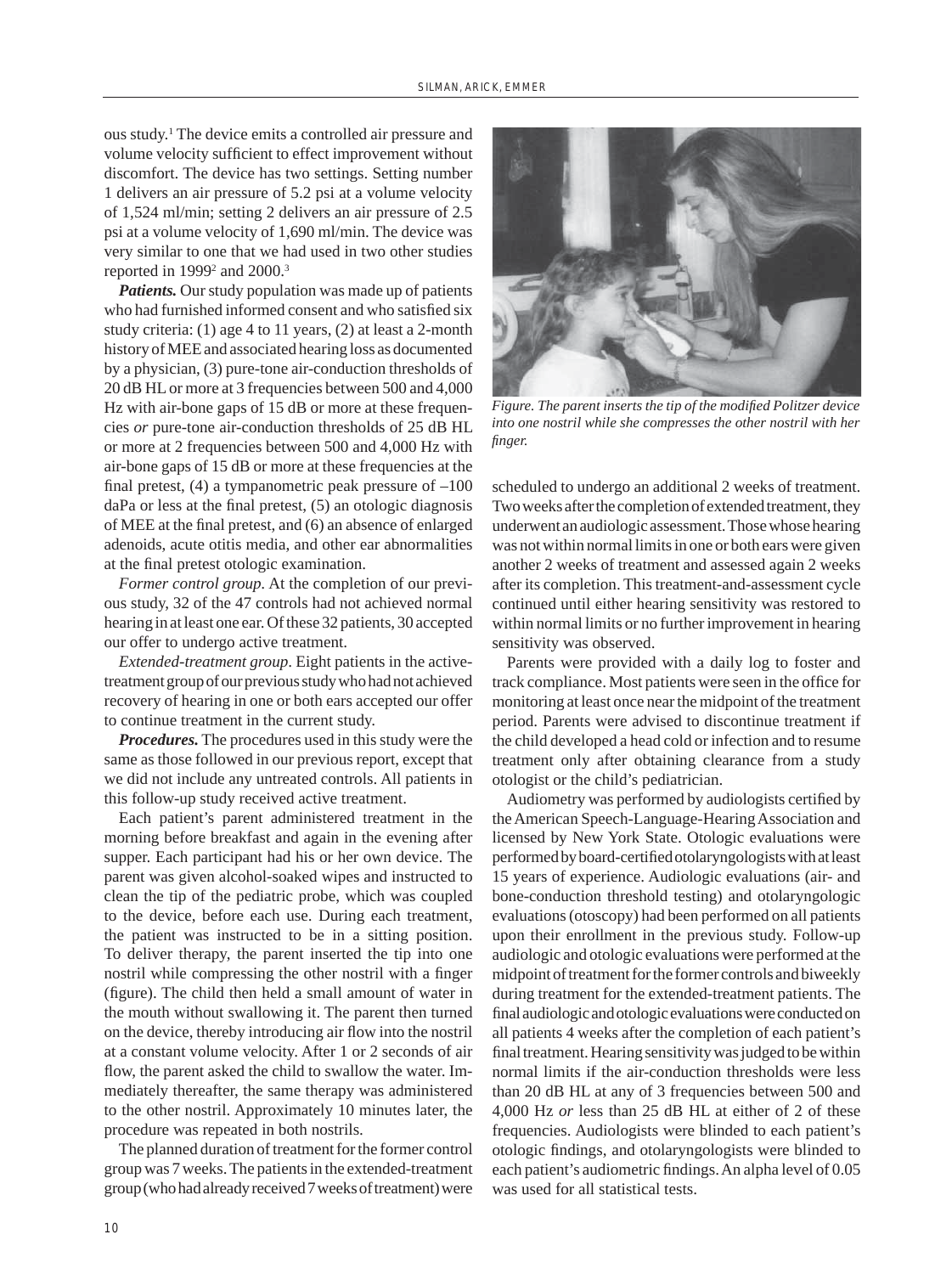| Group                                                  | Test | Ear   | n  | 500 Hz         | 1,000 Hz       | 2,000 Hz       | 4,000 Hz       |
|--------------------------------------------------------|------|-------|----|----------------|----------------|----------------|----------------|
| Current study:<br>Former control group*                | Pre  | Right | 30 | 31.0<br>(8.9)  | 32.0<br>(9.2)  | 22.2<br>(10.6) | 28.8<br>(11.7) |
|                                                        |      | Left  | 30 | 30.7<br>(10.1) | 32.7<br>(12.7) | 23.0<br>(11.6) | 28.7<br>(14.7) |
| Previous study:<br>Active-treatment group <sup>t</sup> | Pre  | Right | 43 | 33.0<br>(10.9) | 32.1<br>(10.1) | 23.8<br>(11.0) | 29.4<br>(12.1) |
|                                                        |      | Left  | 45 | 35.3<br>(11.4) | 37.7<br>(10.8) | 26.0<br>(12.2) | 31.4<br>(11.7) |
| Current study:<br>Former control group                 | Post | Right | 30 | 18.5<br>(12.3) | 18.2<br>(12.8) | 11.8<br>(11.3) | 15.0<br>(11.6) |
|                                                        |      | Left  | 30 | 18.7<br>(8.2)  | 16.3<br>(9.7)  | 11.0<br>(9.9)  | 14.2<br>(11.8) |
| Previous study:<br>Active-treatment group              | Post | Right | 43 | 18.3<br>(7.6)  | 15.5<br>(8.4)  | 7.9<br>(7.9)   | 12.0<br>(9.8)  |
|                                                        |      | Left  | 45 | 19.0<br>(10.3) | 17.3<br>(11.0) | 8.7<br>(8.2)   | 14.7<br>(8.1)  |

| Table 1. Mean (standard deviation) pre- and posttest air-conduction thresholds (dB HL) in the former control |  |
|--------------------------------------------------------------------------------------------------------------|--|
| group in the current study and in the active-treatment group in the previous study                           |  |

 $*$  The former control group was made up of 30 patients who had served as untreated controls in the previous clinical trial.<sup>1</sup> Upon conclusion of *their participation in that study, they elected to receive active treatment.* 

*† Data from the active-treatment group in the previous study<sup>1</sup> are presented for comparison purposes.* 

# **Results**

*Former control group.* Of the 30 former controls, 27 underwent 7 weeks of treatment and 3 underwent 9 weeks.

We obtained pre- and posttreatment mean air-conduction thresholds (pretest and posttest, respectively) in both ears in the former controls and compared them with the same values for the active-treatment group in the previous study (table 1). The pretest values for the former controls were obtained 11 weeks following their enrollment in the previous study, and their posttest values were obtained 4 weeks following the completion of treatment in the current study. The mean pretest air-conduction thresholds in the 2 groups were within 4.6 dB at 500 Hz, within 5.0 dB at 1,000 Hz, within 3.0 dB at 2,000 Hz, and within 2.7 dB at 4,000 Hz. In the former control group, mean pretest 4-frequency pure-tone averages were 28.5 and 28.8 dB HL in the right and left ears, respectively; in the previous active-treatment group, the corresponding figures were 29.6 and 32.6 dB HL. Thus, the mean pure-tone averages were symmetrical within 4.1 dB for both ears of both groups.

Analysis of the mean differences in pre- and posttest airconduction thresholds for both ears in the former control group revealed that treatment resulted in a statistically significant ( $p < 0.001$ ) improvement in hearing in both ears, ranging from 10.3 to 16.3 dB, across the frequency range (table 2).

We conducted between-group comparisons to determine if treatment was more or less effective in the former control group than it had been in the active-treatment group in the previous study. We found no statistically significant differences (table 3). This finding can be interpreted as supporting the reliability of the findings reported in our previous study.

*Hearing sensitivity.* In the current study, recovery of hearing sensitivity to within normal limits following treatment occurred in 43 of the 60 ears (71.7%) in the former control group. Results of the previous study were similar, as active treatment restored hearing in 65 of 88 ears (73.9%).<sup>1</sup>

*Otoscopic findings*. We performed posttest pneumatic otoscopy in 34 of the 43 ears in the former control group in which hearing had been restored to within normal limits. Of these 34 ears, tympanic membrane mobility was found to be normal in  $29(85.3\%)$ , moderate in 1 $(2.9\%)$ , slight in 3 (8.8%), and absent in 1 (2.9%). Overall, normal or moderate tympanic membrane mobility was observed in 30 of these ears (88.2%). In our previous study, normal or moderate tympanic membrane mobility was observed in  $61$  of  $65$  ears (93.8%).<sup>1</sup> This similarity further substantiates the efficacy of our device in improving middle ear function and hearing sensitivity in children with MEE, and it further supports the reliability of the findings reported in our previous study.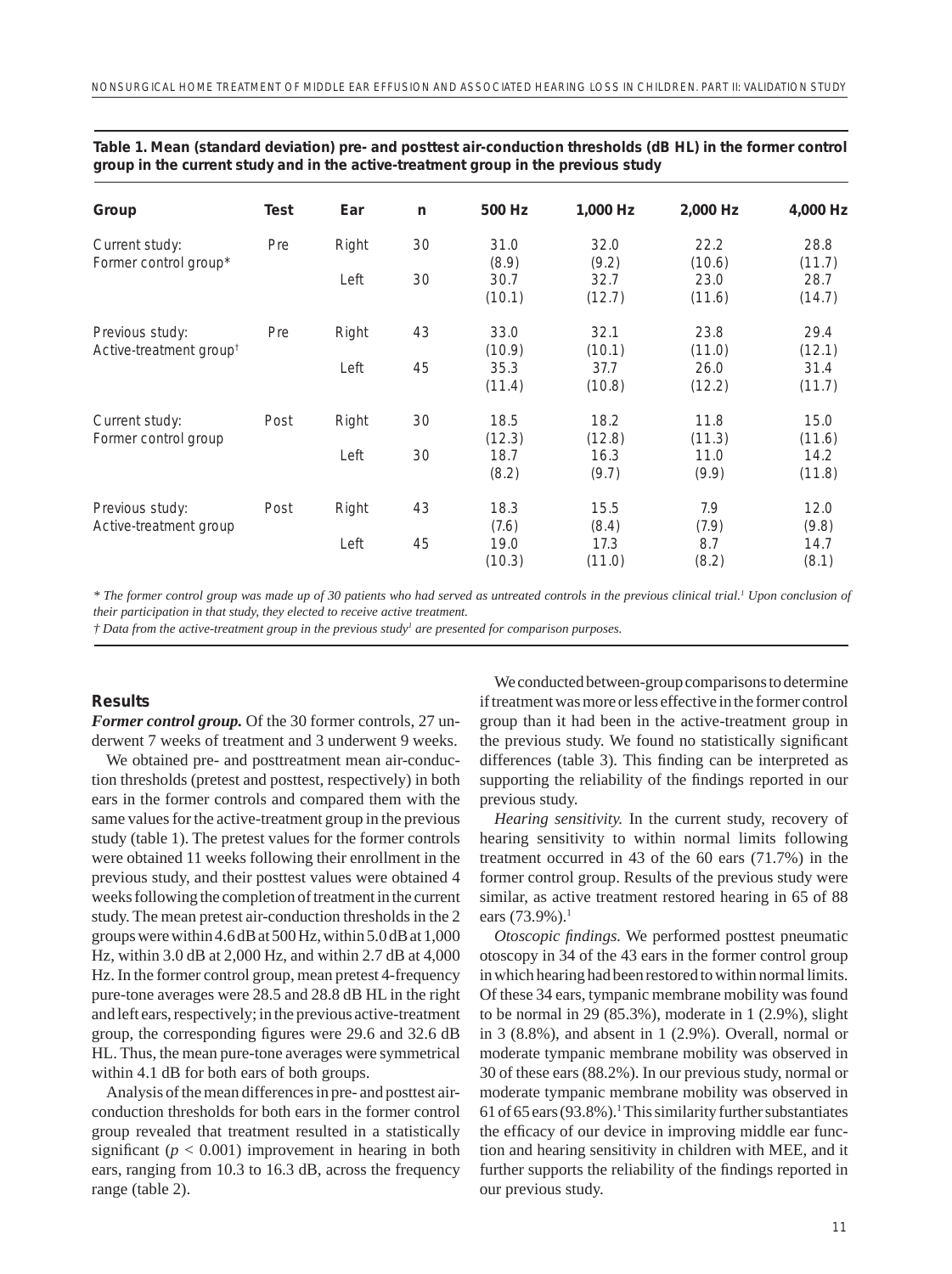*Extended-treatment group.* The duration of extended treatment ranged from 2 to 4 weeks, bringing the total duration of all treatment to 9 to 11 weeks. We compared the pure-tone thresholds obtained following the completion of the initial treatment and the completion of extended treatment.

Following the initial treatment period, 6 of these patients had a unilateral hearing impairment (patients 2, 3, 4, 5, 6, and 7) and 2 patients had a bilateral hearing impairment (patients 1 and 8)––a total of 10 impaired ears (table 4).

Following extended treatment, normal hearing was restored in 9 of the 10 ears (90.0%). Normal hearing was restored in 5 of the 6 patients with unilateral impairment and in both ears of the 2 patients with bilateral impairment.

When the number of ears that recovered after initial plus extended treatment (9) is added to the number that recovered after the initial treatment (65), normal hearing overall was restored in a total of 74 of 88 ears (84.1%).

*Follow-up.* Upon the completion of their children's participation in the current study, parents were advised to notify the investigators if they or others noticed any change in hearing status. One parent of a former control whose hearing was restored to within normal limits contacted us 1 month later to report a recurrence of the child's hearing impairment. Audiologic and otologic evaluations revealed that this child had experienced a recurrence of MEE. The parent was instructed to resume treatment for 3 weeks and to return for evaluation 2 weeks after the completion of that treatment. Although the treatment was completed, the parent and patient did not return until 4 months later. At that time, the child's hearing was normal in both ears.

In the report of our previous study, we noted that 3 children whose hearing had been restored by treatment subsequently experienced recurrent MEE with hearing loss. The hearing in all 3 of those patients returned to within normal limits after treatment had been reinstituted for 2 weeks. These findings suggest that the use of our modified Politzer device may be effective for the treatment of recurrent MEE in patients who have already responded to previous treatment. Larger studies are needed to confirm the efficacy of our device in treating recurrences.

#### **Discussion**

A limitation of this investigation was the absence of a control group. This study, however, represents a follow-up of the participants from our previous study whose hearing sensitivity did not recover to within normal limits following treatment, so we did not recruit another control group. Therefore, the contribution of spontaneous recovery to the improvement observed cannot be entirely ruled out. Recall that the former control group and the extended-treat-

Table 2. Mean (95% confidence interval) differences (posttest minus **pretest) in air-conduction thresholds (dB HL) in the 30 former controls\*** 

| Ear   | 500 Hz          | 1,000 Hz         | 2,000 Hz        | 4,000 Hz        |
|-------|-----------------|------------------|-----------------|-----------------|
| Right | $-12.8$         | $-13.8$          | $-10.3$         | $-13.8$         |
|       | $(-17.5, -8.1)$ | $(-18.5, -9.2)$  | $(-14.3, -6.4)$ | $(-19.1, -8.5)$ |
| Left  | $-12.0$         | $-16.3$          | $-12.0$         | $-14.5$         |
|       | $(-15.6, -8.4)$ | $(-21.2, -11.5)$ | $(-17.0, -7.0)$ | $(-20.0, -9.0)$ |

*\* All differences are statistically signifi cant (*p *< 0.001) according to the Student's paired* t *test. The negative values represent improvements in hearing sensitivity following treatment.* 

> ment group demonstrated close similarity in pretreatment air-conduction thresholds and in several other measures, including the degree of improvement from pre- to posttest, the percentages of ears demonstrating recovery of hearing sensitivity to within normal limits at the posttest, and the percentages of ears with normal-to-moderate tympanic membrane mobility. The close similarity between the two groups in (1) pretest hearing sensitivity, (2) the degree of improvement from pre- to posttest, (3) the percentages of ears demonstrating recovery of hearing sensitivity within to normal limits at the posttest, (4) the substantial and significant  $(p < 0.001)$  improvement in hearing sensitivity from pre- to posttest, and (5) the lack of change in hearing sensitivity in the former control group throughout the 11-week period in our previous study followed by improvement only after initiation of the home treatment (with increasingly greater improvement observed with the progression of treatment as evidenced by the results of monitoring during the treatment) suggests that the major factor accounting for the improvements seen at the posttest was home treatment rather than spontaneous recovery.

Table 3. Mean (95% confidence interval) differences **between groups (values for the previous study's active-treatment group minus values for the current study's former control group) in the changes (posttest minus pretest) in air-conduction thresholds (dB HL)\*** 

| Ear   | 500 Hz                                                         | 1.000 Hz                        | 2,000 Hz                                                                           | 4,000 Hz                              |
|-------|----------------------------------------------------------------|---------------------------------|------------------------------------------------------------------------------------|---------------------------------------|
| Right | $-1.9$                                                         | $-2.8$<br>$p = 0.48$ $p = 0.33$ | $-5.6$<br>$(-7.4, 3.5)$ $(-8.5, 2.9)$ $(-11.3, 0.1)$ $(-10.2, 2.9)$<br>$p = 0.053$ | $-3.6$<br>$p = 0.28$                  |
| Left  | $-4.3$<br>$(-9.3, 0.6)$ $(-7.4, 3.4)$<br>$p = 0.09$ $p = 0.46$ | $-2.0$                          | $-5.3$<br>$(-11.1, 0.4)$<br>$p = 0.07$                                             | $-2.3$<br>$(-8.5, 3.9)$<br>$p = 0.47$ |

*\* Statistical signifi cance was determined according to an independent samples* t *test (assuming equal variances). The negative values represent improvements in hearing sensitivity following treatment.*